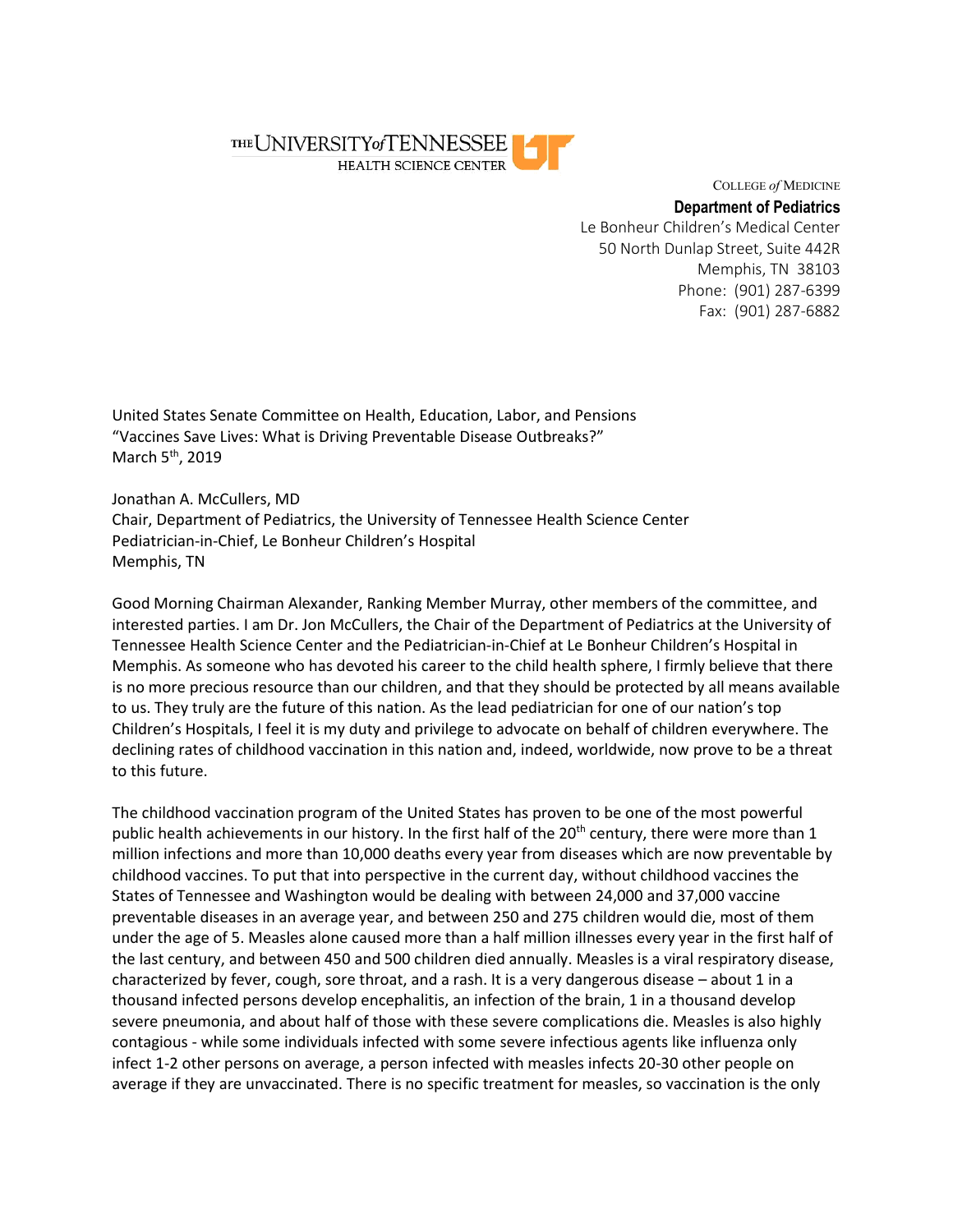means of preventing these outcomes. With the introduction of a safe and effective vaccine for measles in 1963 and improved public health efforts to see that nearly every child received it, new cases of

measles arising in the United States were entirely eliminated by the year 2000. 2006 saw our lowest case number with only 55 illnesses, all imported from other countries, and no deaths.

Unfortunately, the issues of vaccine opposition and vaccine hesitancy are now impairing our ability to effectively insure appropriate vaccine coverage, aided by State laws that make it easier to avoid vaccination. The last decade has brought numerous outbreaks in the United States, including several that are ongoing at present. These outbreaks are strongly linked to vaccine refusal, and in particular to clustering of unvaccinated individuals in specific communities or regions. Cases are introduced from

unvaccinated individuals traveling here from other countries, and spread rapidly through communities with vaccination rates under the level needed for herd immunity. 372 persons contracted measles during 17 different outbreaks in the United States in 2018, and 159 have been infected in the first 7 weeks of 2019. This problem is not limited to the US…many countries worldwide are dealing with similar outbreaks. As a single example, there were 0 cases of measles in Brazil in 2017, but more than 10,000 cases occurred in 2018 when infected travelers brought measles into that country.

The vaccine against measles is very safe and very effective. One dose provides complete protection in about 93% of individuals, while a second dose raises that level of protection to 97%. Very few side effects occur. About 1 in 10 children experience fever for 1-2 days, and about 1 in 3000 to 1 in 4000 have a simple seizure associated with fever with no lasting effects. Allergic reactions are very rare and typically very mild. No reactions or adverse effects of a more severe nature have been associated with the vaccine, despite extensive use, monitoring, and study for many decades. When compared to the outcomes of the disease itself, it is easy to see why doctors and public health officials universally recommend on time and complete vaccination.

Unfortunately, vaccine refusal is high and getting worse in many states. This issue is complicated by the variety of state based policies regarding exemption from vaccination and the methods of counseling about vaccines. Three states currently only allow medical exemptions from vaccination – California, Mississippi, and West Virginia. These states all have vaccination rates for measles at the age of school entry at 97% or better – above the 96% level needed for herd immunity. Thirty states allow for religious exemptions to vaccines, and 17 allow both religious and personal exemption. The rate of parents claiming non-medical exemptions to vaccines is 2.5 times higher in states that allow both religious and philosophical exemptions compared to religious exemptions alone – evidence that allowing multiple pathways to exemption worsens this problem. Of the 5 states that have less than 91% vaccination rates, Colorado, Idaho, Indiana, Kansas, and Washington, three allow both types of exemption. Although some states such as Tennessee have reasonable rates currently (97%) while allowing religious exemptions only, the rate of non-medical exemptions has nearly tripled under this policy in the past decade, and it can be predicted that this will continue to rise. California is an illustrative case…that state allowed both types of exemptions earlier in the decade, but non-medical exemptions rose to 3.3% in 2013, the overall level of vaccination dropped below the level needed for herd immunity, and the state experienced a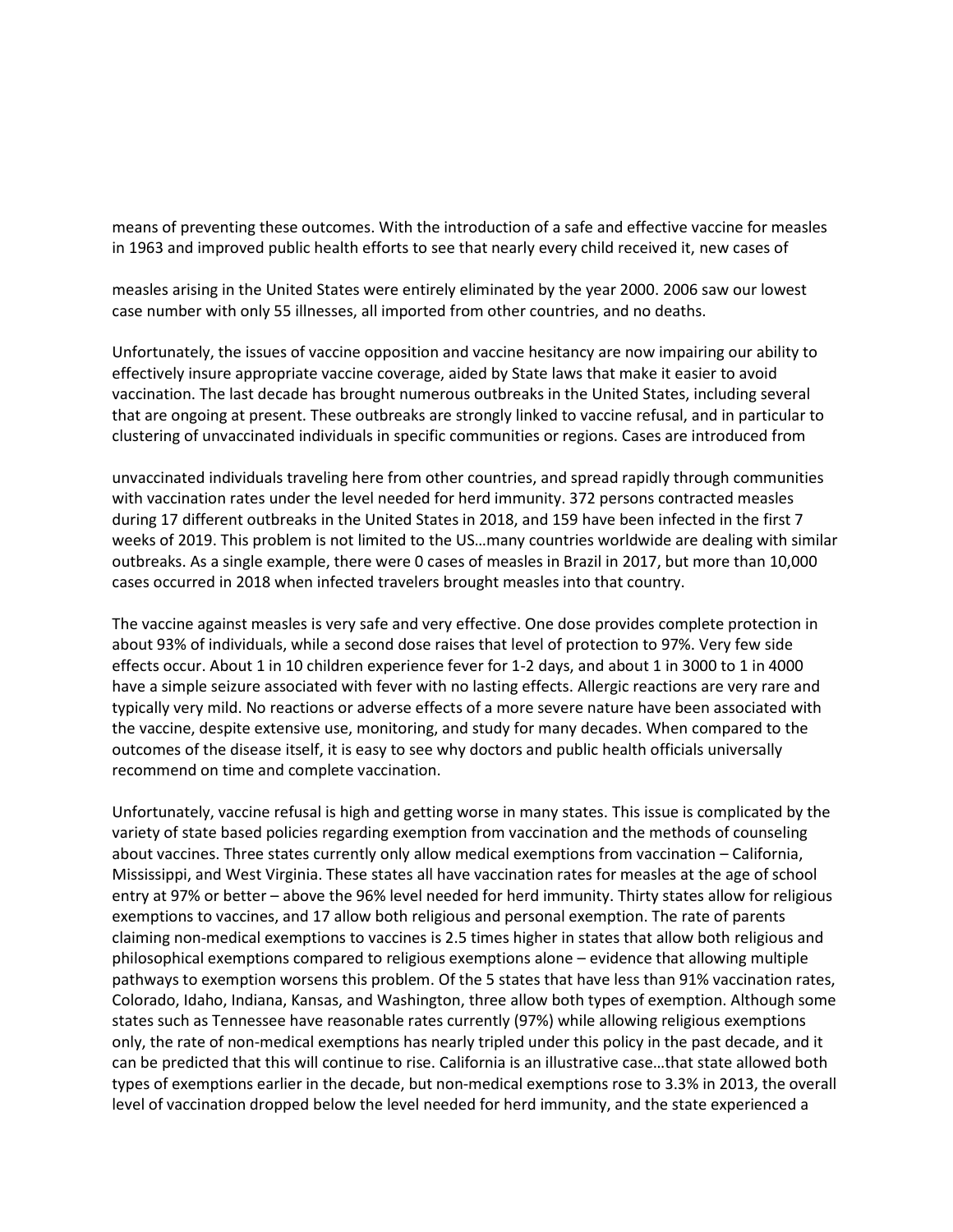large outbreak of measles in 2014-2015 with spread of the disease in Disneyland the park theme parks. California subsequently eliminated non-medical exemptions and the vaccination rate has returned to

97%. The American Academy of Pediatrics has suggested that the practice of delaying or spacing out childhood vaccines contributed to that outbreak.

Opposition to vaccines began in England in the early 19<sup>th</sup> century after introduction of Jenner's cowpox vaccine for the dangerous disease smallpox. People objected on religious grounds and due to the irrational fear of becoming a cow. Opposition in the United States became common in the 1850s, resulting in lawsuits against states that mandated vaccination, culminating in a Supreme Court opinion in 1905 that found in favor of states' right to enforce mandatory vaccination as a public health tool. Although the concept of vaccination opposition is not new, the rise in frequency and ease of rapid international travel has made it much more dangerous today than it was a century ago when vaccine refusers may have been isolated from others. The reasons for refusing vaccination have historically been

very heterogenous. In 1998 the Wakefield Hoax unified many vaccine refusers by providing a single platform for them using a false narrative – that childhood vaccines caused unsuspected, long term medical problems that had been missed by scientists. In response, a great deal of scientific work was done to prove that there is no link between vaccines and conditions such as autism. The Institute of Medicine has now declared that the evidence is thorough and convincing on this point. The antivaccination movement at this time, therefore, no longer has a platform or any credibility and has returned to a more heterogeneous group of objections.

In the present day, however, social media and the amplification of minor theories through rapid and diffuse channels of communication, coupled with instant reinforcement in the absence of authoritative opinions, is now driving a new phenomenon somewhat distinct from vaccine opposition, termed vaccine hesitancy. When parents get much of their information from the internet or social media platforms such as twitter and Facebook, reading these fringe ideas in the absence of accurate information can lead to understandable concern and confusion. These parents may thus be hesitant to get their children vaccinated without more information. The role of the pediatrician is very important with these families – we must do a better job of communicating at many levels, but particularly at the point of contact in the well child visit when vaccination should take place. Half of the time when counseled appropriately, those with vaccine hesitancy will agree to have their children vaccinated on time. In the other half, little seems to help at that stage, so the solution must be earlier, in the form of policy or broader educational efforts.

In closing, I would like to thank the Committee for addressing this important issue. Vaccine refusal is one of the growing public health threats of our time. If we continue to allow non-medical exemptions to vaccination, rates of vaccination will continue to fall and more outbreaks will undoubtedly follow. As a leader at a Children's Hospital, I have a unique perspective on this, as Children's Hospitals are regional and sometime national resources. Le Bonheur Children's Hospital sits in the corner of Tennessee next to Arkansas and Mississippi, and serves a large number of children from 7 different states as well as providing high level specialty care for select diseases to children across the United States. Tennessee, Arkansas, and Mississippi all have different policies for granting exemptions to vaccines, which creates a tremendous problem to us and a threat to the children we serve, many of whom are too young to be